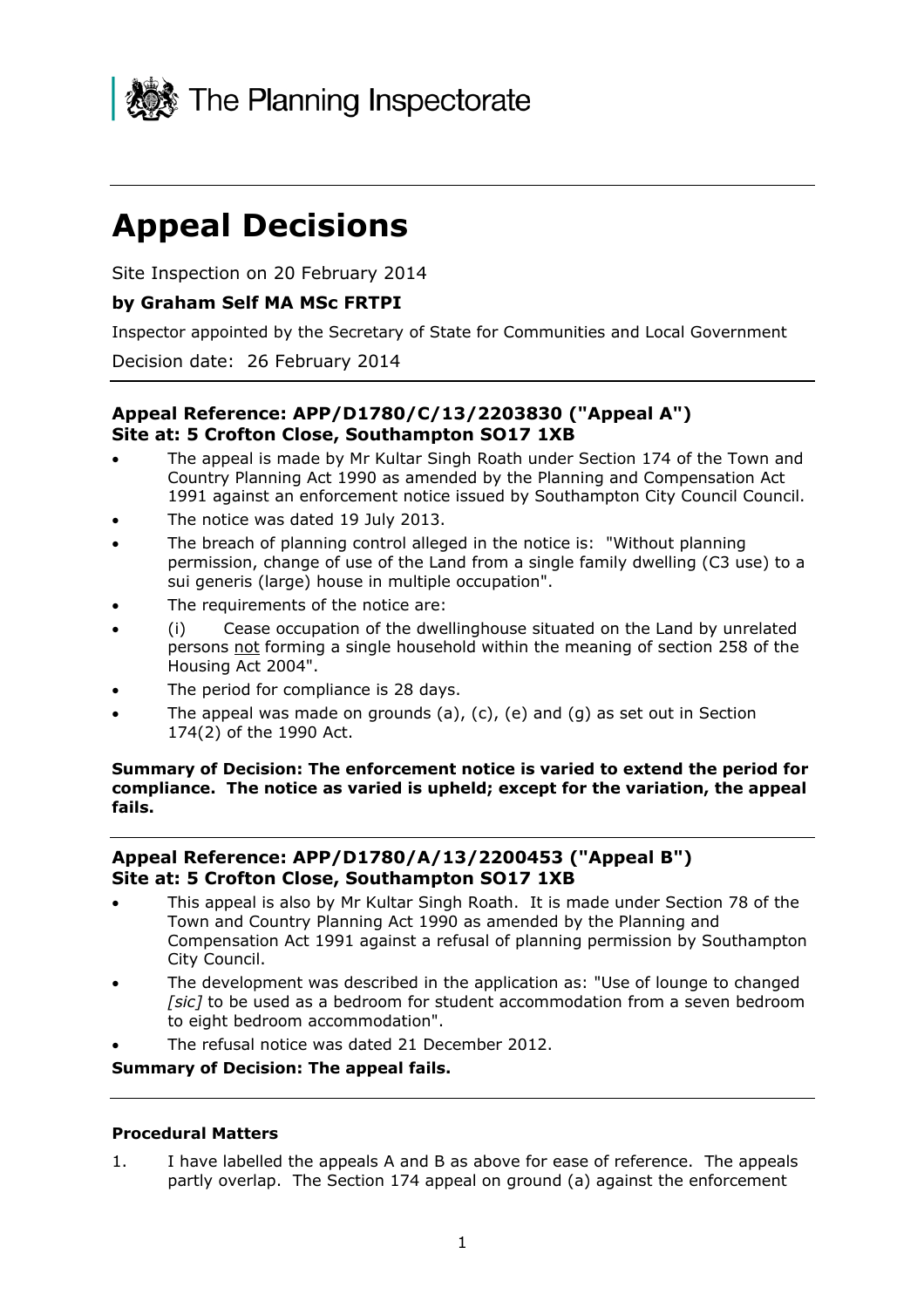notice and the related application for planning permission which is deemed to be made under Section 177(5) of the 1990 Act were "fee exempt" because they are similar to the application subject to the Section 78 appeal. I consider these overlapping aspects together below. The other grounds of appeal are taken in logical, rather than alphabetical, order. (It is logical to consider grounds (e) and (c) of the enforcement appeal first because if either of them succeed the enforcement notice would be quashed and the other grounds of appeal become superfluous.)

- 2. The application now subject to the Section 78 appeal was rather oddly worded, with its reference to "use of lounge". Be that as it may, it is fairly clear that the purpose of the application was to seek permission for the use of the property as an eight-person HMO, and that is how I am treating it.
- 3. I abbreviate "house in multiple occupation" to "HMO". References below to a class or classes refer to the Town and Country Planning (Use Classes) Order 1987 (as later amended), abbreviated to "UCO".

## **Section 174 Appeal, Ground (e)**

- 4. The appellant's case on this ground is that the notice was not properly served on everyone with an interest in the land, as the notice was served on only seven of the occupiers; an eighth occupier was absent due to illness but is a signatory to the tenancy agreement and therefore has an interest.
- 5. The appellant recognizes that "this omission will probably not prejudice the outcome of the appeal". In my judgement that is indeed so. There is no evidence to suggest that any person with a legal interest in the property was prejudiced by not being aware of the enforcement action. Ground (e) fails.

## **Section 174 Appeal, Ground (c)**

- 6. Under this ground it is argued that the matters alleged in the enforcement notice do not constitute a breach of planning control. The main basis of the appellant's case is that the change of use to a large HMO did not amount to development, because the character of use did not change and there was no material change of use. The appellant contends that the house has been used as an HMO for five or seven people prior to a change in the UCO and that the character of the appeal property and its use is not distinguishable from any similar neighbouring family house or from any other HMO in the new Class C4 (HMOs for three to six persons). In the appellant's view, if seven occupants can live in a Class C3 dwellinghouse then so can eight if there is no material change to the character of the property or its use.
- 7. The appellant's case is flawed. The lawful use of the appeal property is use as a single dwellinghouse (Class C3). The appellant's suggestion that use as an HMO was "established" using permitted development rights before the UCO was amended<sup>1</sup> and before the council issued an Article 4 direction is incorrect. There is no ground (d) appeal, no attempt has been made to argue that the unauthorised use has been carried on continuously for the necessary ten year period to become "immune" and so lawful, and there is no evidence of any such possibility.

<sup>-</sup> $1$  The UCO was amended in 2010 to split Class C3 into three parts.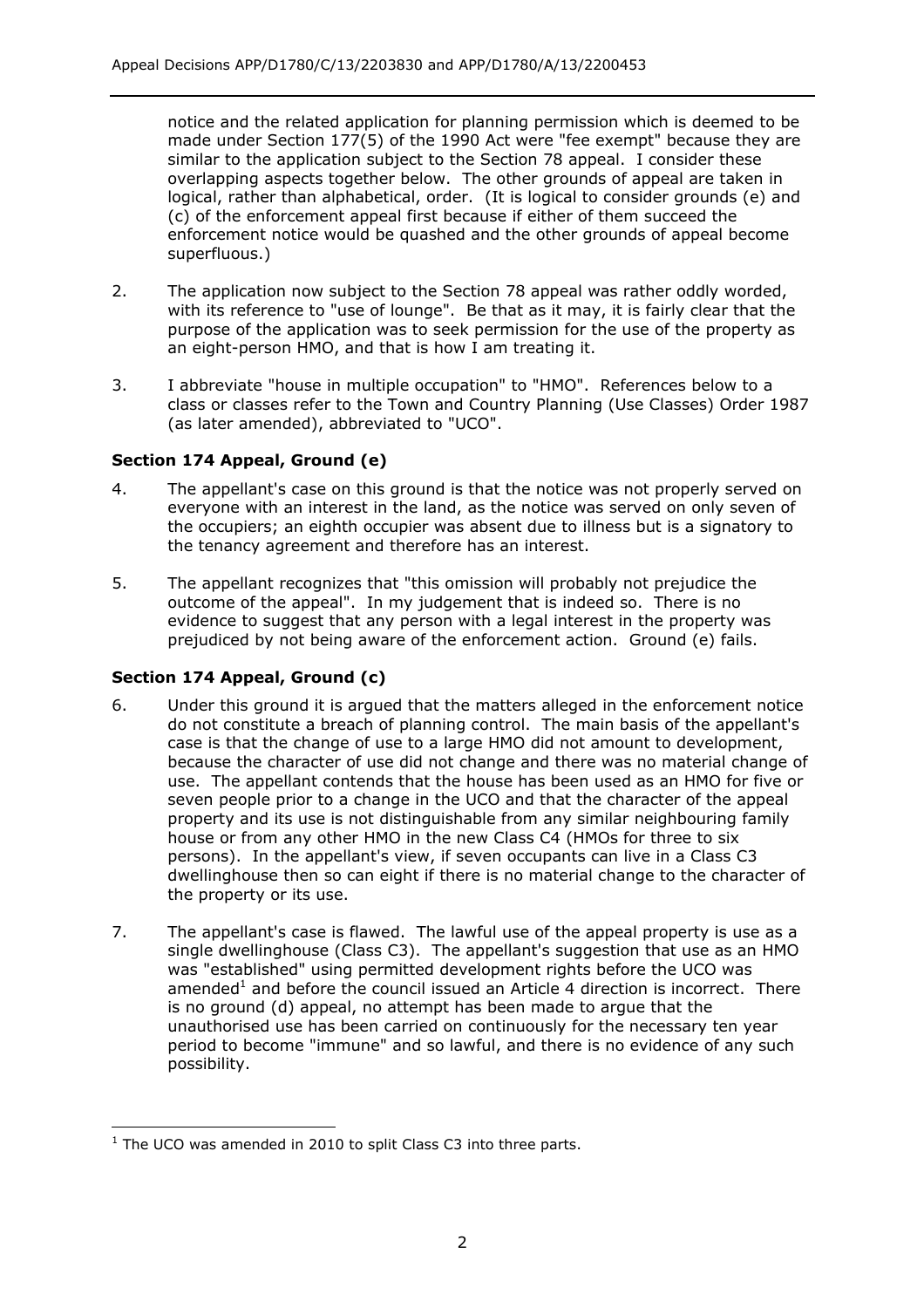- 8. As has been confirmed by the Court of Appeal<sup>2</sup>, judging whether there is a material change of use in the circumstances applying to this case has to be a two-stage process. Where under planning legislation no specific permission is needed to move from an existing use to a notional use permitted by the legislation and a change from the notional use to the proposed use is not a material change, it is not permissible to ignore the middle step. The court held that: "The accretion may be gradual but the difference between the beginning and the end is highly significant". That statement is apt in the present case.
- 9. The appellant is also wrong in claiming that the property could be used as a Class 4 HMO for three to six occupiers. The use as a seven-person HMO in 2007 was unauthorised and similarly there is no planning permission for a Class 4 HMO.
- 10. It is abundantly clear from the evidence before me that the use of this property as an HMO has been materially different to normal use as a single dwellinghouse, having regard to such factors as the way the house and garden has been used, the intensity of occupation, and the pattern of coming and going by occupiers. In summary, a material change of use has occurred, which amounted to development as defined in Section 55 of the 1990 Act. No planning permission was obtained, so the development was a breach of planning control. Therefore the appeal on ground (c) fails.

## **Ground (a) of Section 174 Appeal, the Deemed Application, and the Section 78 Appeal**

- 11. The main issue raised by these aspects of the appeals is whether the impact of the development on the amenities of neighbouring residents is acceptable, having regard to relevant planning policy.
- 12. Crofton Close is a cul-de-sac in a residential area. The house at No 5 is reached along a private access way which leads off Crofton Close from a point towards the end of the cul-de-sac. Three other houses stand quite close to the access way. The garden of No 5 shares a boundary with the gardens of other houses in the close.
- 13. The pattern of development in this area means that there is no through traffic. As was apparent from my site inspection, this is a quiet residential neighbourhood. The estate has a generally "open plan" layout, so any unusual intensity of activity or traffic is likely to be noticeable by residents, more so than, for example, in situations where houses are set well back from the street and screened by enclosing front boundary structures.
- 14. In my judgement the appeal property is in a wholly unsuitable location for an HMO. By its nature, this type of use is likely to cause disturbance to neighbouring residents, and in this instance there is a considerable volume of evidence that disturbance has been caused, to the extent which has made the immediate area a less pleasant place to live. The evidence suggests that for several years, there have been numerous incidences when neighbours have had to make complaints to the council or the owner, or have called at the house to try to get noise reduced or to get cars causing obstruction to be moved. There is strong evidence that the problems caused to neighbours have been frequent and more than mere inconvenience. At least one local resident evidently moved house from Crofton Close to get away from No 5, and I have no reason to disbelieve this evidence. The situation would be bad enough if No 5 were located next to the main cul-de-sac: it is made even worse by the location at the end of

-

<sup>&</sup>lt;sup>2</sup> In the case of *Secretary of State for the Environment Transport and the Regions v Waltham Forest LBC* [2002] EWCA Civ 330.`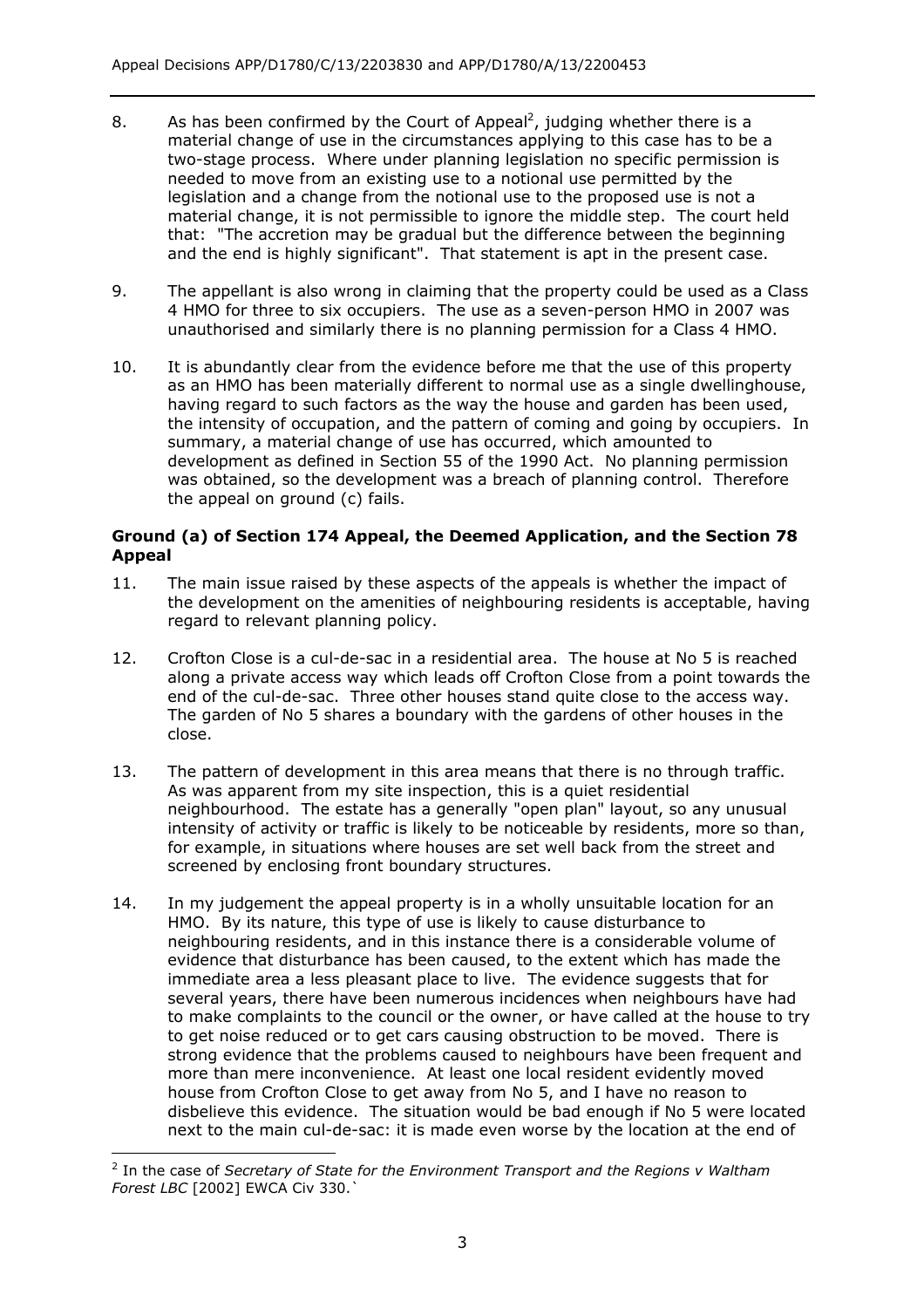the shared access way, which passes near living room and bedroom windows of other houses.

- 15. The house has apparently been let to students or other young adults, whose lifestyle has understandably been different from that typical in this area of family housing. Some tenants may have been more considerate than others, but the level of activity in and around a "large" HMO here is bound to be significantly different to what might normally be expected in a typical family house, not only because of the number of occupiers, but also the number of visitors. To accommodate eight unrelated people in the house, ground floor rooms are used as bed-sits, leaving only the kitchen, conservatory and garden as communal areas. In these circumstances the garden is fairly likely to be used as a communal area in ways causing noise and disturbance to neighbours.
- 16. The amount of on-street car parking generated by eight adults is also likely to be greater than would occur with normal family occupation, and such parking has evidently been a source of annoyance and disturbance for neighbours, perhaps partly because the layout of Crofton Close does not allow much space for onstreet parking. Some occupiers may not own cars, but it is not practicable for the planning authority to control the type of occupier or their means of personal transport in such detail. As the council point out, if planning permission were granted the next tenancy could be to eight individuals all of whom could be car owners.
- 17. The council's case is supported by planning policies. Policy H4 of the development plan for this area provides that planning permission for HMOs will only be granted where the proposal would not be detrimental to the overall character and amenity of the surrounding area. The council have also adopted a supplementary planning document following public consultation, with which the use of the appeal property conflicts because it is within a 40 metre radius of another HMO in Oakmount Avenue and the adopted policy provides that in this part of Southampton, no more than ten per cent of houses within this radius can be HMOs. The 40 metre and percentage measures seem to me to be a rather crude policy instrument, especially as only a small corner of the garden of the Oakmount Avenue HMO falls within the 40 metre radius; but even setting aside such policy detail, I consider that there are compelling objections to this proposal, primarily because of the harm caused to the amenities of nearby residents.
- 18. In reaching my decision I have taken into account the submissions by all parties about matters on which I have not specifically commented, including housing demand, the benefits of mixed communities, and other appeal decisions. They do not outweigh the considerations discussed above. I conclude that planning permission should not be granted. Therefore the appeal on ground (a) against the enforcement notice, the related deemed application, and the Section 78 appeal against the refusal of planning permission do not succeed.

## **Section 174 Appeal, Implied Ground (f)**

- 19. Ground (f) of Section 174(2) is a claim that the requirements of the enforcement notice are excessive. Although this ground has not been pleaded, the appellant has stated in part of his representations (through his agent) that the requirements of the notice go too far in trying to return the use to a Class C3(a) dwellinghouse when it has lawfully been used as an HMO. Out of fairness to the appellant, I am treating this argument as if ground (f) had been pleaded.
- 20. There is no basis for this claim. As explained above, the lawful use of the appeal property is use as a single dwellinghouse. The requirements of the enforcement